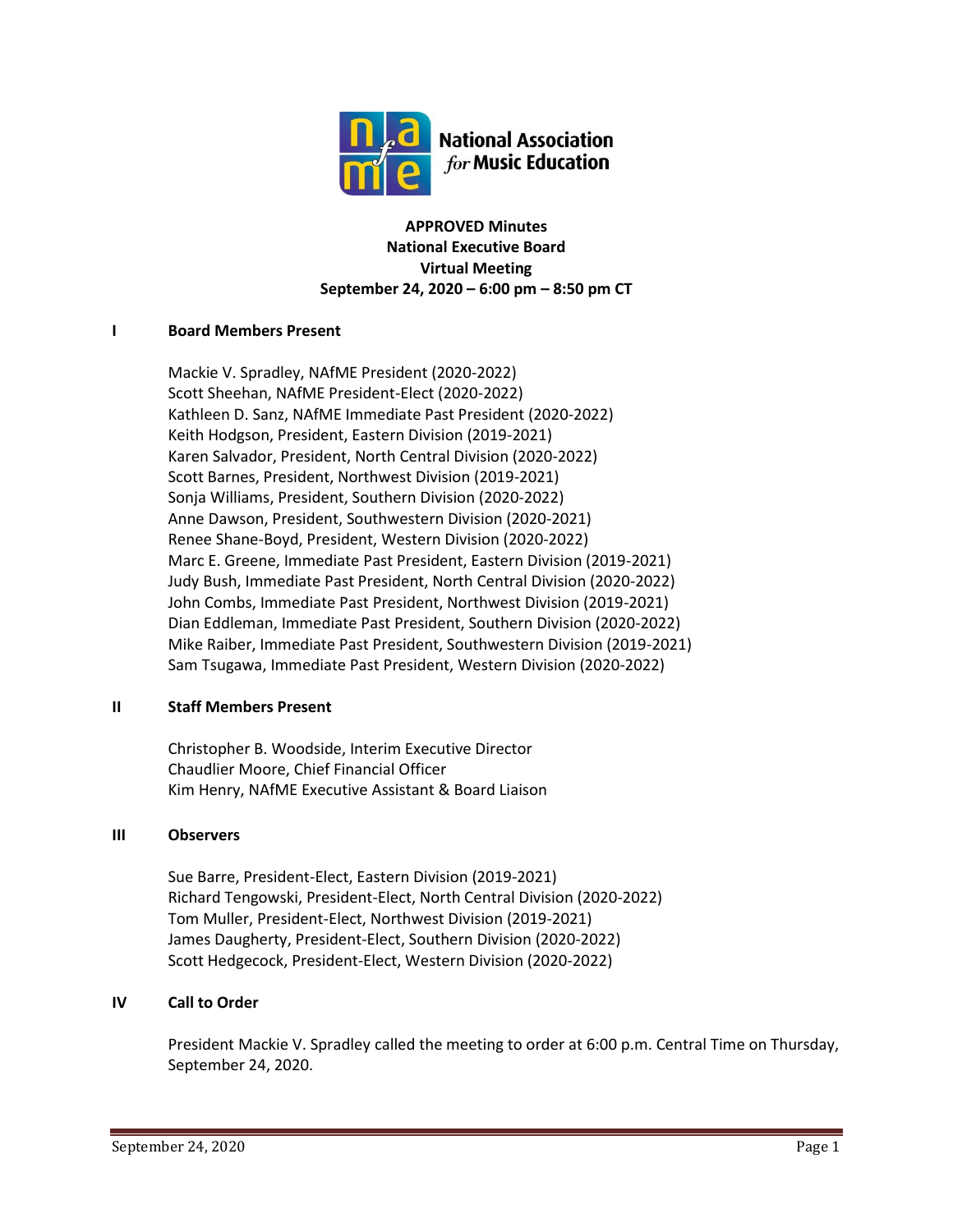# **V Review and Adoption of Agenda (Appendix A)**

*IT WAS MOVED BY GREENE, SECONDED BY HODGSON, AND CARRIED, RAIBER ABSTAINING, TO ADOPT THE AGENDA, INCLUDING THE CONSENT AGENDA, WITH FLEXIBILITY AS DIRECTED BY THE PRESIDENT:*

- *CONFIRMED APPROVAL OF NAFME COUNCIL CHAIRS*
	- o *COLLEGIATE ADVISORY COUNCIL SUSAN L. SMITH, TROY, AL*
		-
	- o *COUNCIL OF NATIONAL PAST PRESIDENTS GLENN NIERMAN, LINCOLN, NE*
- *CONFIRMED APPROVAL OF THE NAFME MINUTES OF THE MAY 18-19, 2020 NEB MEETING*
- *CONFIRMED APPROVAL OF THE NAFME MINUTES OF THE MAY 26, 2020 NEB MEETING*
- *CONFIRMED APPROVAL OF THE NAFME MINUTES OF THE JUNE 22, 2020 NEB MEETING*
- *CONFIRMED APPROVAL OF THE NAFME MINUTES OF THE JULY 29, 2020 NEB MEETING*
- *CONFIRMED APPROVAL OF THE NAFME MINUTES OF THE AUGUST 27, 2020 NEB MEETING*

#### **VI Reports**

# **A Report of Chair, Executive Committee**

President Mackie V. Spradley led a review of the current NAfME Codified Policy, V.E.001 NAfME Juried Journals. The *General Music Today* (GMT) Editor, Rekha S. Rajan, has requested a change to the current policy that would expand the Editorial Committee from 8 to 9 plus the Editor. The Editor is requesting this expansion due to the increase in interest and submissions in the journal over the past three years.

*IT WAS MOVED BY SALVADOR, SECONDED BY TSUGAWA, AND CARRIED UNANIMOUSLY TO APPROVE THE INCREASE IN THE GENERAL MUSIC TODAY EDITORIAL BOARD, POLICY V.E.001, AS PRESENTED.*

President Spradley led a discussion of the approved June 1, 2020 minutes. President Spradley requested an amendment to the June 1, 2020 minutes that would incorporate additional action items that resulted from discussion during Executive Session.

*IT WAS MOVED BY HODGSON, SECONDED BY SHANE-BOYD, AND CARRIED, WILLIAMS ABSTAINING, TO APPROVE THE AMENDMENTS TO THE JUNE 1, 2020 NEB MEETING MINUTES AS PRESENTED.* 

#### **VII New Business**

# **A National Assembly 2021**

President Spradley led a discussion with the board about the National Assembly 2021 inperson hotel contract. President Spradley asked Mr. Chaudlier Moore, NAfME Chief Financial Officer, to review the details of the contract for the board. Mr. Moore confirmed the contractual obligations for the event. Staff was asked to begin negotiations with the conference hotel to determine if there was an opportunity to adjust the contractual obligations due to the COVID-19 global pandemic.

*IT WAS MOVED BY RAIBER, SECONDED BY GREENE, AND CARRIED, SANZ ABSTAINING, TO APPROVE CANCELLING THE EXISTING NATIONAL ASSEMBLY 2021 IN-PERSON HOTEL CONTRACT.*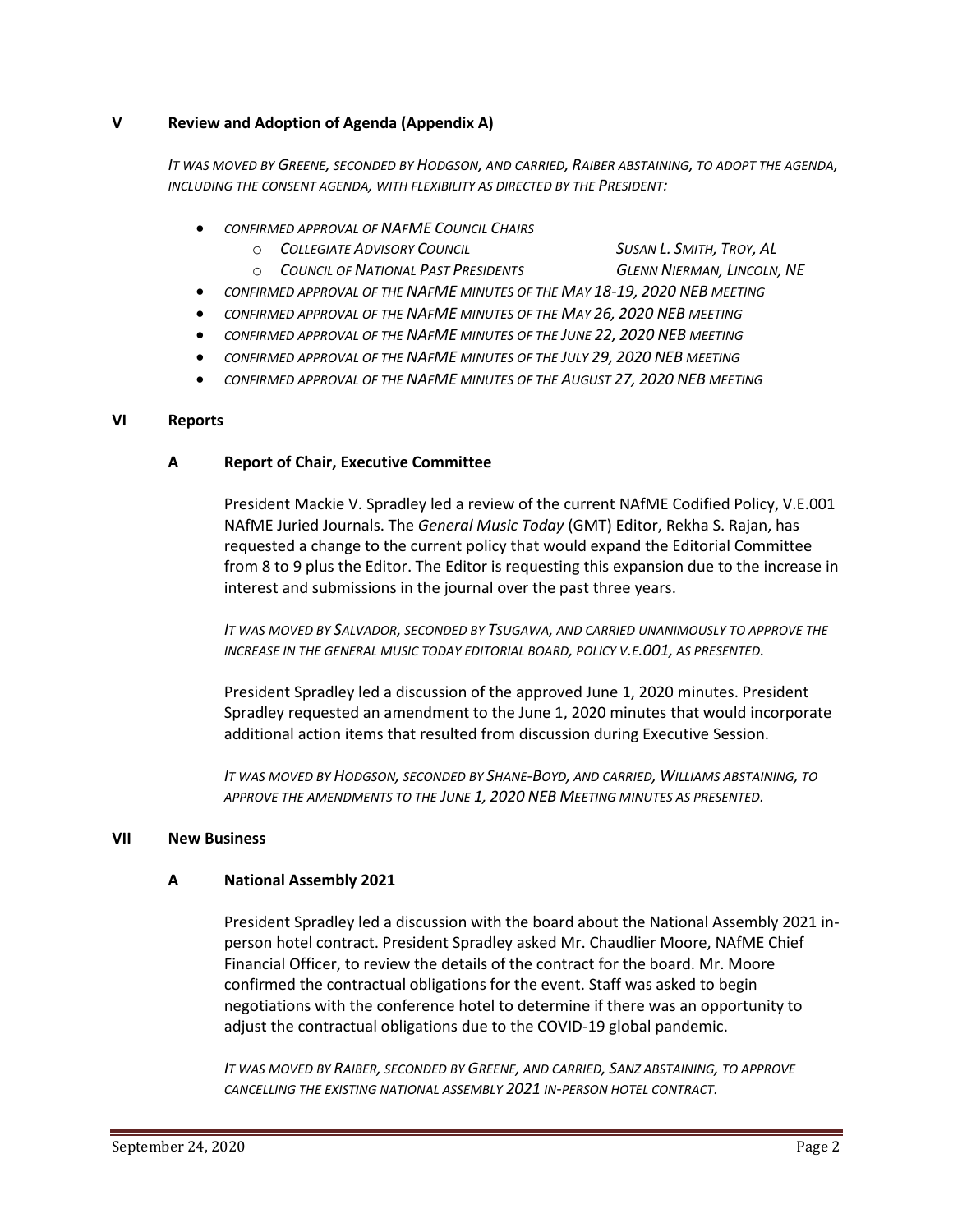# **VI Reports (cont.)**

#### **A Report of Chair, Executive Committee (cont.)**

President Spradley requested Chief Financial Officer, Chaudlier Moore, provide a financial report to the board. Mr. Moore provided a summary of the budget year to date and month to date. Staff continues to renegotiate existing contracts and has undertaken a new membership campaign. Staff continues to review opportunities for revenue. Mr. Moore also outlined the state of the investment portfolio, the membership dues revenue to date, and expenses of NAfME. Mr. Moore will be arranging monthly meetings with state leaders to continue the dialogue that began during the Fall Division meetings.

#### **VIII Appointments**

#### **A Approval of Council Chairs**

Approved in the consent agenda. See page 2.

#### **B GMT Editorial Committee Appointments**

President Spradley reviewed the requested appointments from the GMT Editor that were provided if the NAfME Codified Policy, V.E.001 NAfME Juried Journals policy were changed to increase the Editorial Committee from 8 to 9 plus the Editor.

*IT WAS MOVED BY TSUGAWA, SECONDED BY SALVADOR, AND CARRIED, RAIBER ABSTAINING, TO ACCEPT THE FOUR CANDIDATES FOR THE GMT EDITORIAL COMMITTEE FOR THE TERM OF 2020-2026 AS PRESENTED:*

- *DR. ELLARY DRAPER*
- *DR. BRITTANY NIXON MAY*
- *DR. TIGER ROBISON*
- *DR. KATHERINE STRAND*

# **VI Reports (cont.)**

# **A Report of Chair, Executive Committee (cont.)**

President Spradley reviewed for the board the current NAfME Codified Policies that include mention of professional development: I.G.002 Professional Development Committee, I.G.003 Partnership Review Committee, and IV.C.001 Project-Based Relationships with Outside Organizations. President Spradley requested the board consider granting a variance from these policies given the current COVID-19 global pandemic, the requirements of NAfME volunteer service in this moment as it pertains to professional development far exceeding what has traditionally been needed of board members, and current policy with regard to professional development is not written with an eye toward diversity, inclusion, and equity so is not reflective of those core guiding principles. A variance from these policies would ensure the processes for this critical work could be streamlined to continue to service the membership.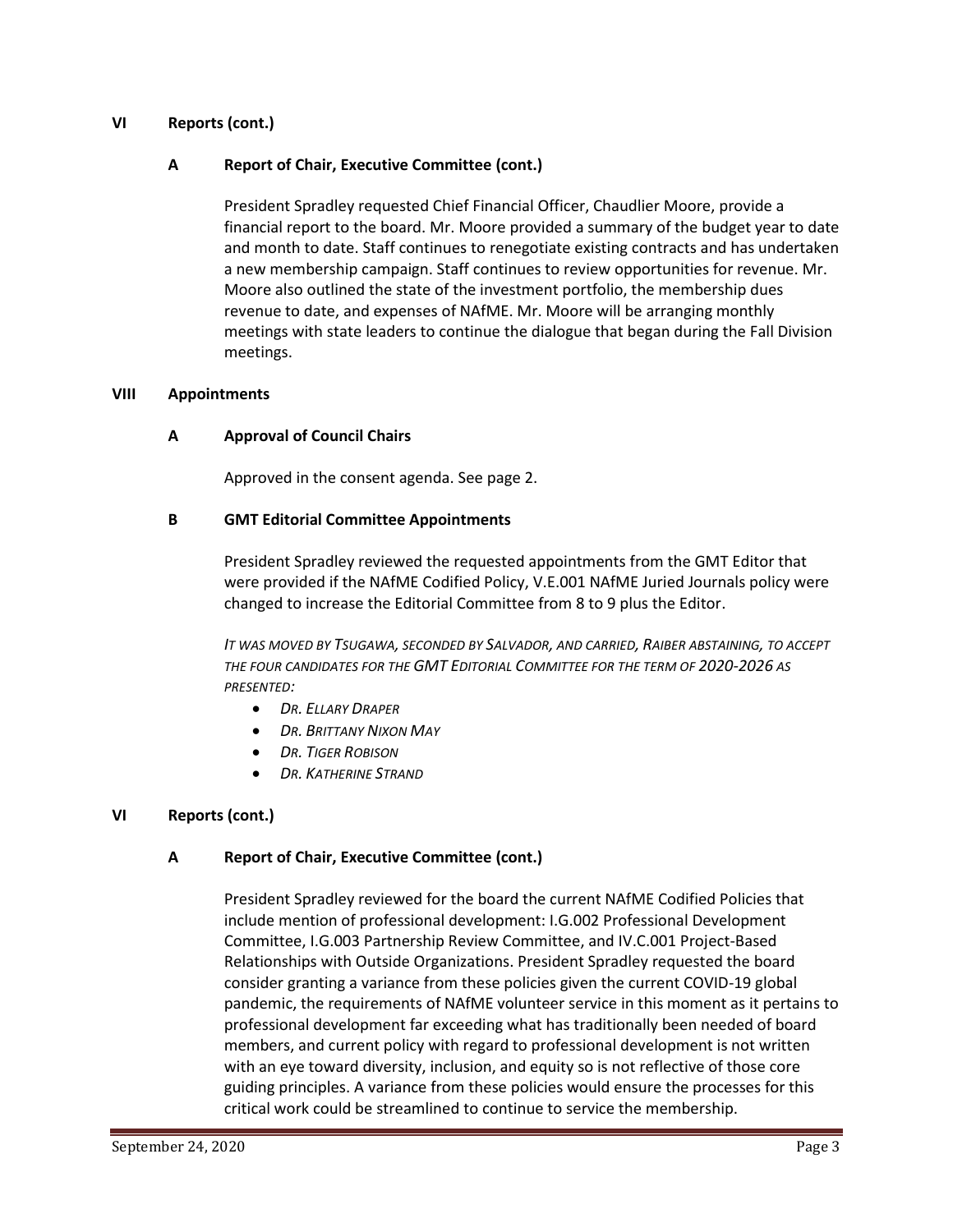*IT WAS MOVED BY GREENE, SECONDED BY EDDLEMAN, AND CARRIED UNANIMOUSLY, TO APPROVE POLICY VARIANCES FOR I.G.002: PROFESSIONAL DEVELOPMENT COMMITTEE, I.G.003: PARTNERSHIP REVIEW COMMITTEE, IV.C.001: PROJECT-BASED RELATIONSHIPS WITH OUTSIDE ORGANIZATIONS IN ORDER TO ANALYZE AND IMPROVE POLICIES IN THESE AREAS, WITH THE OBJECTIVE OF REVISITING THIS TOPIC WITH THE BOARD AT THE END OF THE 2020-2021 SCHOOL YEAR.*

President Spradley asked Interim Executive Director Christopher Woodside to provide an update on the New York State School Music Association (NYSSMA) Cyber Summit scheduled for Dec. 3-5, 2020. Mr. Woodside informed the board of the assistance requested by NYSSMA that includes marketing, communications, professional development clock hours, and an invitation to all NAfME members to register and attend the virtual event. Mr. Woodside outlined this opportunity as a pilot of the possible collaboration that can exist for NAfME with other state MEAs going forward.

President Spradley discussed with the board a recent meeting with the IL MEA leadership. The IL MEA state leadership informed NAfME of a ballot initiative to terminate their affiliation with NAfME. State leadership and NAfME leadership will continue a dialogue on this topic and keep the board informed. President Spradley also informed the board of an upcoming meeting with OK MEA state leadership to discuss outreach from members on diversity issues.

President Spradley reviewed for the board the date of the Music Program Leaders Forum, Nov. 4-5, 2020.

# **B Report of Chair, SMTE**

President Spradley requested the board review the report of the 2019 Symposium on Music Teacher Education that was provided following the symposium event that is provided to the board in accordance with policy.

# **VII New Business (cont.)**

# **B Division Meeting Dates Fall 2021**

President Spradley requested the Division Presidents work with the Divisions to begin to finalize a date for 2021 Fall Division Meetings and to inform the office once these dates and locations were secured.

# **IX Adjournment**

*IT WAS MOVED BY HODGSON, SECONDED BY RAIBER, AND CARRIED UNANIMOUSLY TO ADJOURN THE NATIONAL EXECUTIVE BOARD MEETING ON THURSDAY, SEPTEMBER 24, 2020 AT 8:52 P.M. CENTRAL TIME.*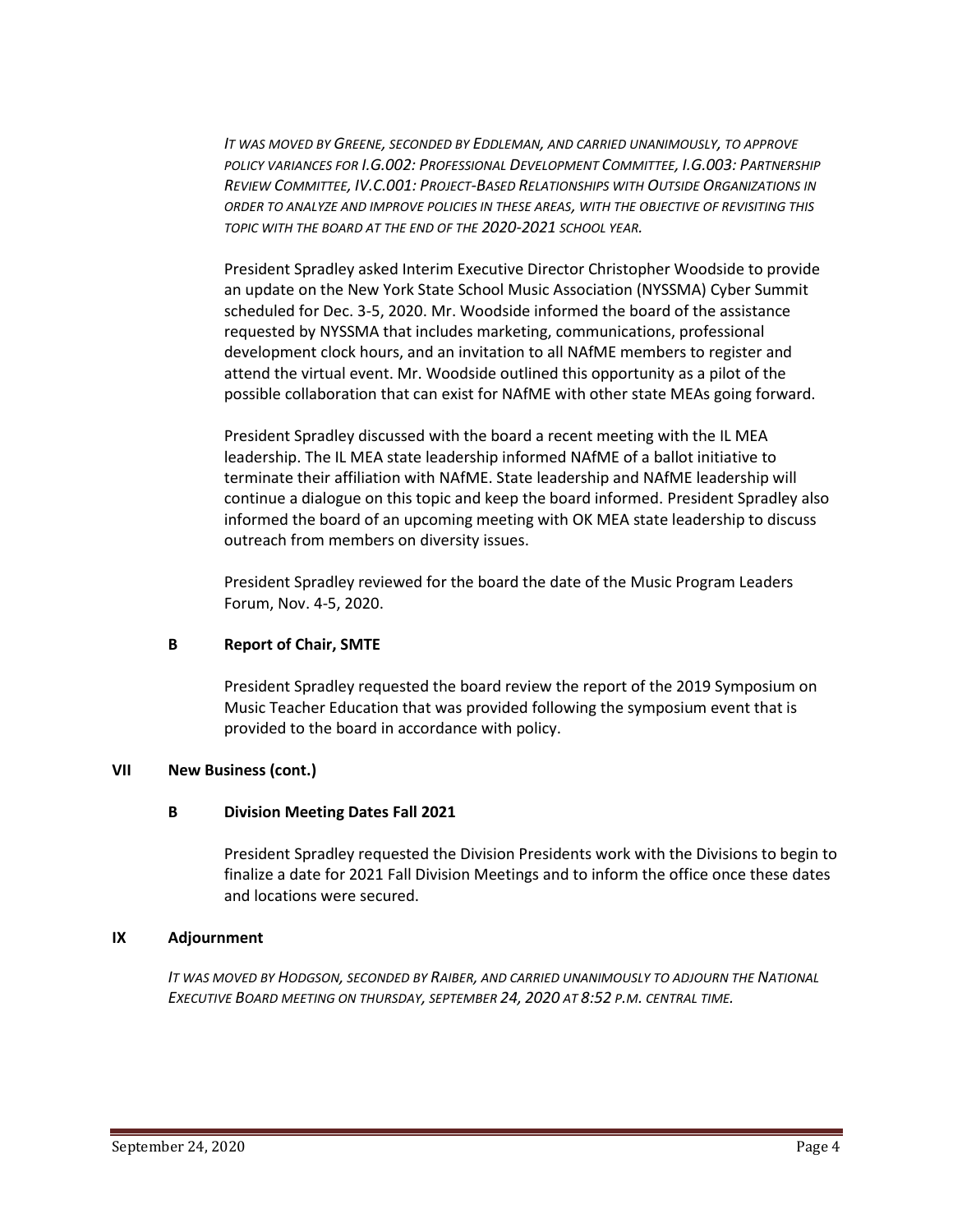Appendix A

I Review & Adoption of Agenda



# **National Executive Board Agenda Thursday, Sept. 24, 2020 - 6:00pm-8pm CENTRAL Virtual Meeting**

# Confirm the Consent Agenda Approval of Council Chairs **Consent** Page 1-3 • Approval of the Minutes of the May 18-19, 2020 NEB Meeting **CONSERVING CONSERVING** Page 4-6 • Approval of the Minutes of the May 26, 2020 NEB Meeting **Consent** Page 7-8 • Approval of the Minutes of the June 22, 2020 NEB Meeting **CONSERVING CONSERVING** Page 9-16 • Approval of the Minutes of the July 29, 2020 NEB Meeting **NEB Meeting Consent** Page 17-18 • Approval of the Minutes of the Aug. 27, 2020 NEB Meeting **NEB** Meeting **Consent** Page 19-22 II Reports A Report of Chair, Executive Committee • State MEA Updates **Discussion** Page 23-24 Policy Change • V.E.001 NAfME Juried Journals (Appendix A) and Action Page 25-26

- Amend the Minutes of the June 1, 2020 NEB Meeting Meeting Action Page 27-33 • Update on Professional Development Committee (Appendix B1, B2, B3, C, D) Action Page 34-38
- November Conference Update • Music Program Leaders Forum, Nov. 4-5, 2020 Informational Page 39 • ANHE Update **Informational** Page 39
- Society and Council NEB Liaisons **Discussion** • NAfME Mentoring Program Discussion Update on New Teacher Center **Example 2** Discussion • Financial Reports Discussion Page 42-27

# B Report of Chair, SMTE

• Report of the 2019 Symposium on Music Teacher Education **Informational** Page 48-52